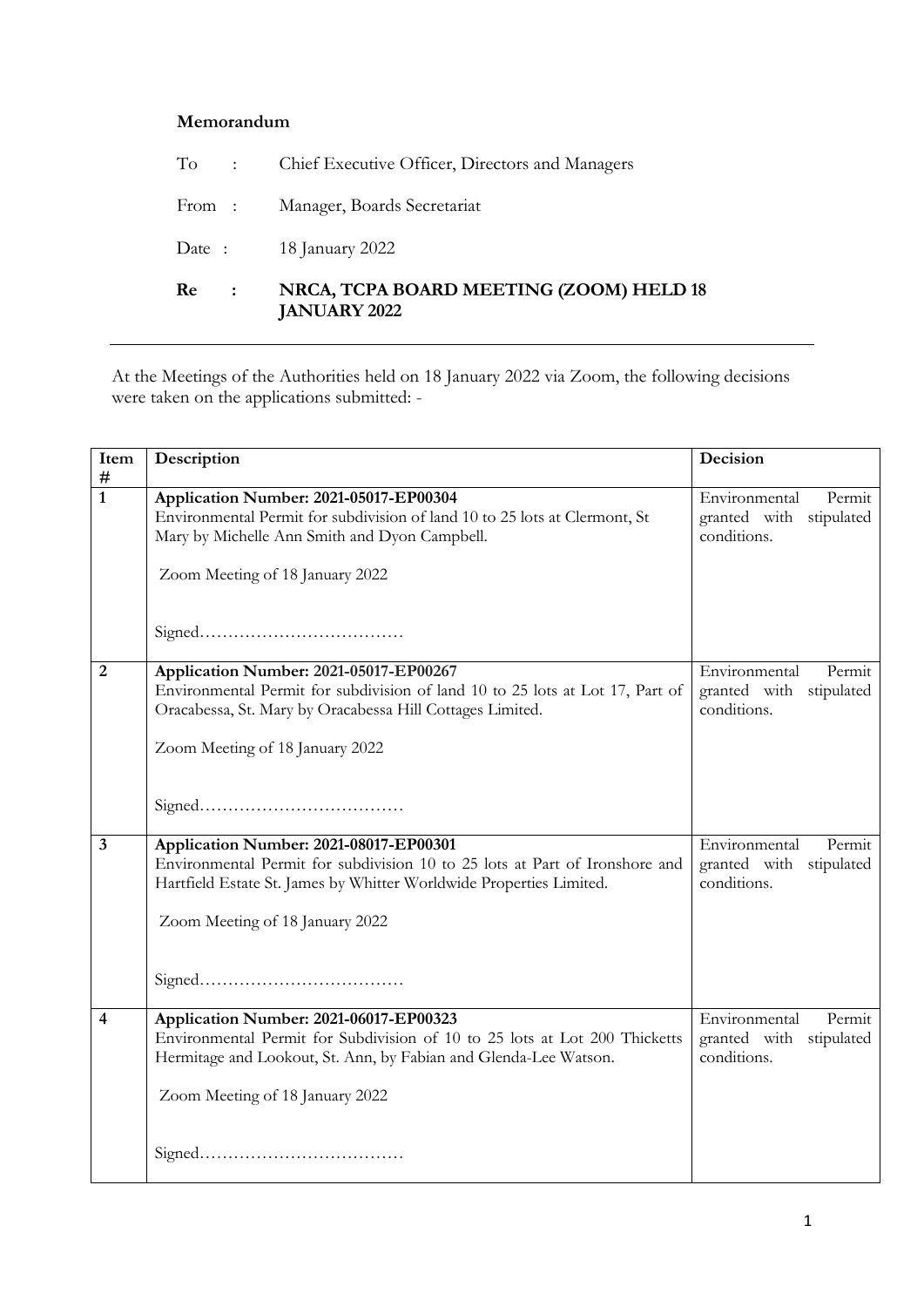| $\overline{5}$ | Application Number: 2021-02001-PB00777                                            | Detailed<br>Planning       |
|----------------|-----------------------------------------------------------------------------------|----------------------------|
|                | Detailed Planning Permission for the Approval of Reserved Matters for a Mixed-    | Permission<br>granted      |
|                | Use Development (Residential, Office and Commercial) and Amendment to             | subject to the outstanding |
|                | Environmental Permits at 1A Olivier Road, Kingston 8 by Matalon Homes             | comments from JCAA         |
|                | Limited.                                                                          | and NWA                    |
|                |                                                                                   |                            |
|                | Zoom Meeting of 18 January 2022                                                   |                            |
|                |                                                                                   |                            |
|                |                                                                                   |                            |
|                |                                                                                   |                            |
|                |                                                                                   |                            |
| 6              | Application Number: 2020-02017-EP00278                                            | Amendment<br>to            |
|                | Amendment to Environmental Permit for Housing Projects of 51 or more              | Environmental<br>Permit    |
|                | houses at 1A Olivier Road, Kingston 8 by Matalon Homes Limited.                   | granted subject to the     |
|                |                                                                                   | outstanding<br>comments    |
|                | Zoom Meeting of 18 January 2022                                                   | from JCAA and NWA          |
|                |                                                                                   |                            |
|                |                                                                                   |                            |
|                |                                                                                   |                            |
|                |                                                                                   |                            |
| $\sqrt{7}$     | Application Number: 2020-02017-EP00279                                            | Amendment<br>to            |
|                | Amendment to Environmental Permit for Office and Commercial Complexes             | Environmental<br>Permit    |
|                | (including shopping centres) of 5000 square metres of greater at 1A Olivier Road, | granted subject to the     |
|                | Kingston 8 by Matalon Homes Limited.                                              | outstanding<br>comments    |
|                |                                                                                   | from JCAA and NWA          |
|                | Zoom Meeting of 18 January 2022                                                   |                            |
|                |                                                                                   |                            |
|                |                                                                                   |                            |
|                |                                                                                   |                            |
|                |                                                                                   |                            |
| 8              | Application Number: 2022-02001-PB00006                                            | Detailed<br>Planning       |
|                | Detailed Planning Permission for Construction of Housing Development at 161/2     | Permission granted with    |
|                | West Kings House Road, St. Andrew by Dubai West Ltd. c/o Miguel Hibbert.          | stipulated conditions.     |
|                |                                                                                   |                            |
|                | Zoom Meeting of 18 January 2022                                                   |                            |
|                |                                                                                   |                            |
|                |                                                                                   |                            |
|                |                                                                                   |                            |
|                |                                                                                   |                            |
| 9              | Application Number: 2021-02017-EP00206                                            | Amendment<br>to            |
|                | Amendment to Environmental Permit for Housing Projects of 51 or more              | Environmental<br>Permit    |
|                | houses at at 161/2 West Kings House Road, St. Andrew by Dubai West Ltd. c/o       | granted with<br>stipulated |
|                | Miguel Hibbert.                                                                   | conditions.                |
|                |                                                                                   |                            |
|                | Zoom Meeting of 18 January 2022                                                   |                            |
|                |                                                                                   |                            |
|                |                                                                                   |                            |
|                |                                                                                   |                            |
|                |                                                                                   |                            |
| 10             | Application Number: 2021-02001-PB00732                                            | Detailed<br>Planning       |
|                | Detailed Planning Permission for the proposed construction of a mixed use         | Permission granted with    |
|                | office and residential development at 1B Oxford Road and 16-24 Oxford             | stipulated conditions.     |
|                | Terrace, Kingston 5, St. Andrew by Stratosphere Development Limited.              |                            |
|                |                                                                                   |                            |
|                | Zoom Meeting of 18 January 2022                                                   |                            |
|                |                                                                                   |                            |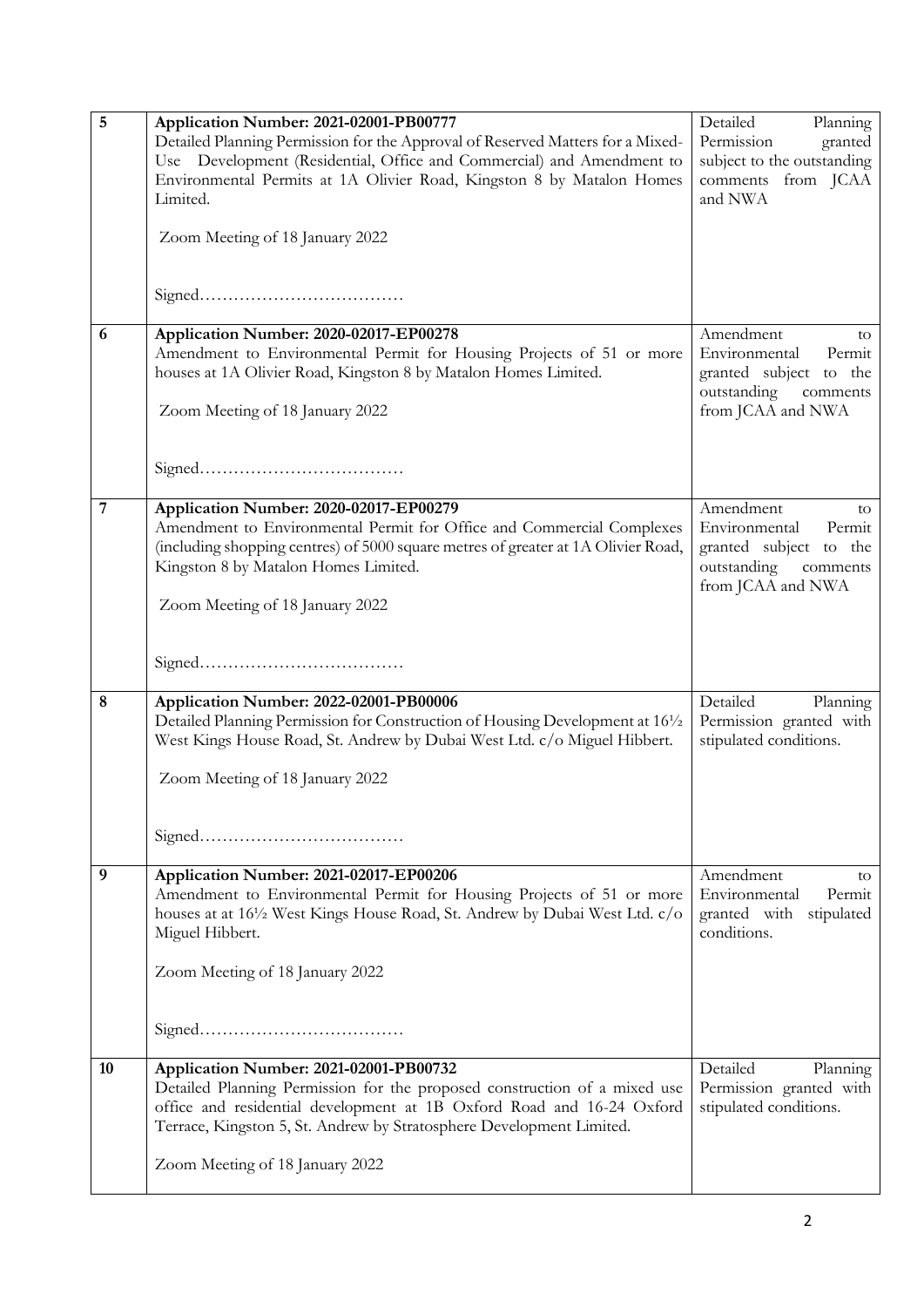| 11 | Application Number: 2020-02017-EP00295<br>Amendment to Environmental Permit for Construction of a Mixed Use Office<br>and Residential Development (Housing Project of 51 - 100 units) at 1B Oxford<br>Road and 16-24 Oxford Terrace, Kingston 5, St. Andrew by Stratosphere<br>Development Limited.<br>Zoom Meeting of 18 January 2022                                                                   | Amendment<br>to.<br>Environmental<br>Permit<br>granted with stipulated<br>conditions. |
|----|----------------------------------------------------------------------------------------------------------------------------------------------------------------------------------------------------------------------------------------------------------------------------------------------------------------------------------------------------------------------------------------------------------|---------------------------------------------------------------------------------------|
| 12 | Application Number: 2020-10017-EP00050<br>Environmental Permit for construction and operation of a hotel or resort<br>complex of 10 to 50 rooms at Lots 129, 130, 131 and 132 Negril Estate,<br>Westmoreland by Reading Holdings C/O Patrick Fletcher and Curtis Hylton.<br>Zoom Meeting of 18 January 2022                                                                                              | Environmental<br>Permit<br>granted with<br>stipulated<br>conditions.                  |
| 13 | Application Number: 2019-09015-PB00034/2021-10015-PB00087<br>Planning Permission for the proposed construction of a hotel or resort complex<br>at Lot 129, 130, 131 and 132 Negril Estate, Westmoreland by Reading Holdings<br>C/O Patrick Fletcher and Curtis Hylton.<br>Zoom Meeting of 18 January 2022                                                                                                | Planning<br>Permission<br>granted with stipulated<br>conditions.                      |
| 14 | Application Number: 2021-06017-EP00098<br>Environmental Permit for hotel or resort complex consisting of 10 to 50 rooms<br>at Lot 72 Dairy, Discovery Bay, St. Ann by Michael Samuels.<br>Zoom Meeting of 18 January 2022                                                                                                                                                                                | Environmental<br>Permit<br>granted with stipulated<br>conditions.                     |
| 15 | Application Numbers: 2021-06017-EL00026A-C; 2021-06017-EL00027A-C<br>Environmental Licences (NRC Wastewater and Sludge Regulations, 2013) for<br>the:<br>Reconstruction of a wastewater treatment plant<br>٠<br>Operation of a wastewater treatment plant<br>٠<br>Discharge of treated sewage effluent<br>at Lot 72 Dairy, Discovery Bay, St. Ann by Michael Samuels.<br>Zoom Meeting of 18 January 2022 | Environmental Licences<br>granted with<br>stipulated<br>conditions.                   |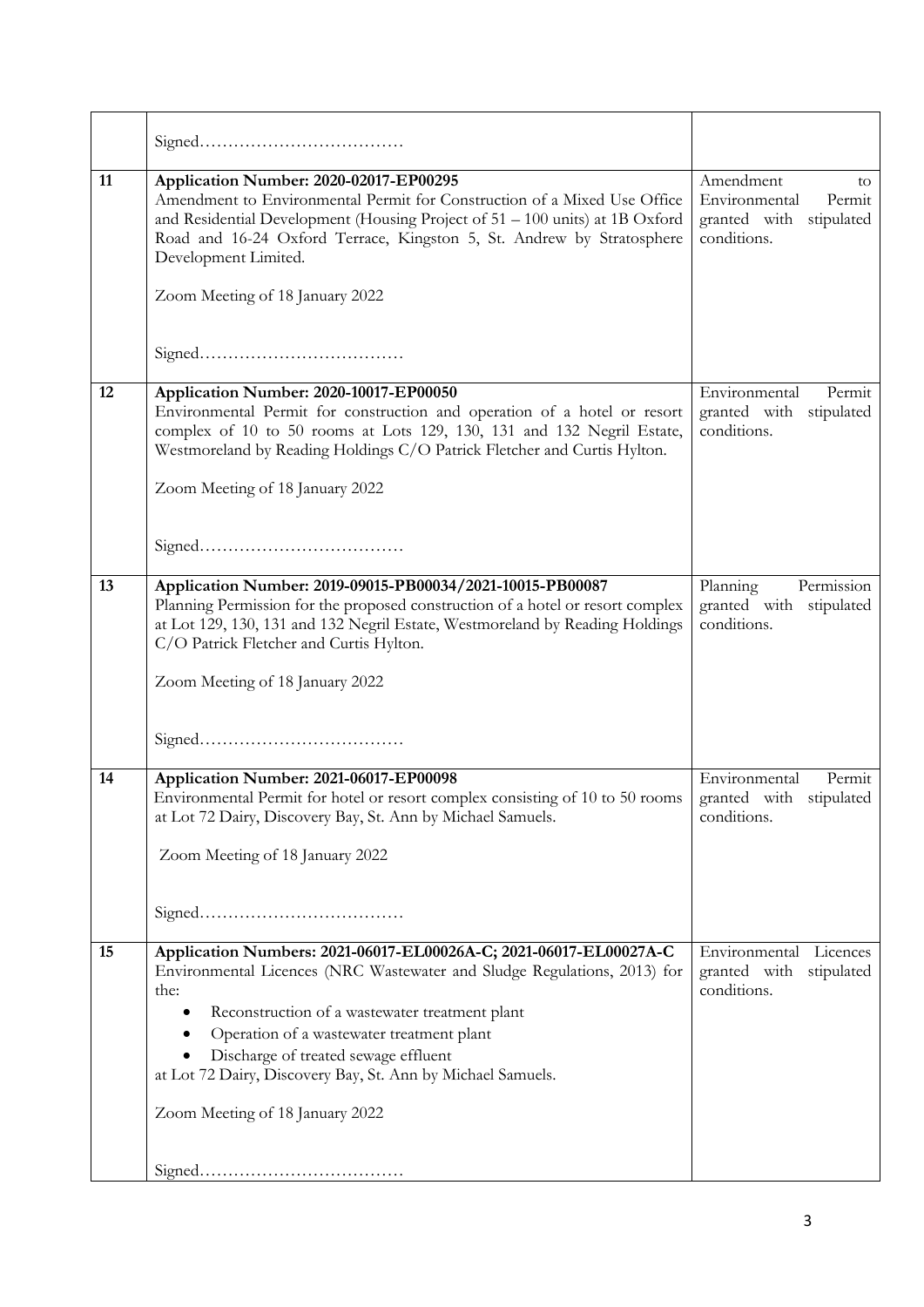| 16 | Application Number: 2021-06017-EP00240<br>Environmental Permit for Subdivision and construction of Housing project<br>greater than 51 houses (526 units and 9 Strata Lots), at Lands, Part of Blenheim,<br>St Ann's Bay, St Ann by Paradisiac Village Company Limited.                                                                                                                               | Environmental<br>Permit<br>granted with stipulated<br>conditions.                |
|----|------------------------------------------------------------------------------------------------------------------------------------------------------------------------------------------------------------------------------------------------------------------------------------------------------------------------------------------------------------------------------------------------------|----------------------------------------------------------------------------------|
|    | Zoom Meeting of 18 January 2022                                                                                                                                                                                                                                                                                                                                                                      |                                                                                  |
|    |                                                                                                                                                                                                                                                                                                                                                                                                      |                                                                                  |
| 17 | Application Number: 2021-06017-EP00310<br>Environmental Permit for Construction and Operation of a Concrete Batching<br>Plant at Lands, Part of Blenheim, St Ann's Bay, St Ann by Paradisiac Village<br>Company Limited.<br>Zoom Meeting of 18 January 2022                                                                                                                                          | Environmental<br>Permit<br>granted with stipulated<br>conditions.                |
|    |                                                                                                                                                                                                                                                                                                                                                                                                      |                                                                                  |
| 18 | Application Number: 2021-06017-EP00311<br>Environmental Permit for Construction and Operation of a Hydrocarbon<br>Storage and Dispensing Facility at Lands a part of Blenheim St Ann's Bay St Ann<br>by Paradisiac Village Company Limited.<br>Zoom Meeting of 18 January 2022                                                                                                                       | Environmental<br>Permit<br>granted with stipulated<br>conditions.                |
|    |                                                                                                                                                                                                                                                                                                                                                                                                      |                                                                                  |
| 19 | Application Numbers: 2021-06017-EL00057A-C<br>Environmental Licences (NRC Wastewater and Sludge Regulations, 2013) for<br>the:<br>Construction of a wastewater treatment plant<br>Operation of a wastewater treatment plant<br>Discharge of treated sewage effluent<br>at Lands, Part of Blenheim, St Ann's Bay, St Ann by Paradisiac Village Company<br>Limited.<br>Zoom Meeting of 18 January 2022 | Environmental Licences<br>granted with stipulated<br>conditions.                 |
|    |                                                                                                                                                                                                                                                                                                                                                                                                      |                                                                                  |
| 20 | Application Number: 2013-05017-BL00013<br>Amendment to BCA Beach Licence for use of the foreshore and floor of the sea<br>for commercial/recreational use at Sea View, Boscobel, St. Mary by Michael<br>Lake.                                                                                                                                                                                        | Amendment<br>Beach<br>to<br>Licence<br>granted<br>with<br>stipulated conditions. |
|    | Zoom Meeting of 18 January 2022                                                                                                                                                                                                                                                                                                                                                                      |                                                                                  |
|    |                                                                                                                                                                                                                                                                                                                                                                                                      |                                                                                  |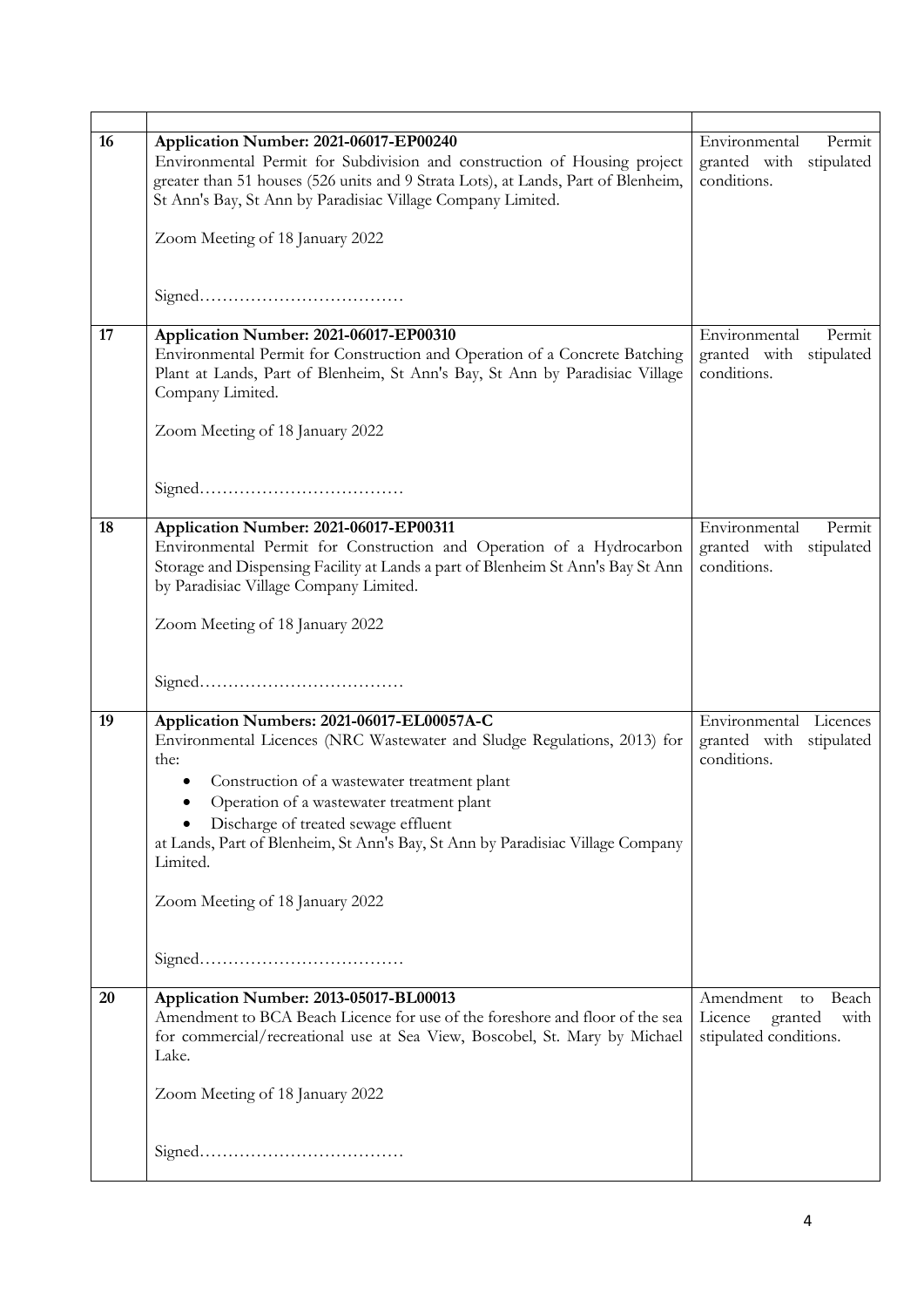| 21 | Application Number: 2017-02017-EP00244                                                                          | Amendment<br>to                            |
|----|-----------------------------------------------------------------------------------------------------------------|--------------------------------------------|
|    | Amendment to Environmental Permit for the construction of housing projects                                      | Environmental<br>Permit                    |
|    | of 26 to 50 houses at 1 Kirkland Crescent, West Kirkland Heights, Andrew by                                     | granted with stipulated                    |
|    | Paul Harris.                                                                                                    | conditions.                                |
|    |                                                                                                                 |                                            |
|    | Zoom Meeting of 18 January 2022                                                                                 |                                            |
|    |                                                                                                                 |                                            |
|    |                                                                                                                 |                                            |
|    |                                                                                                                 |                                            |
| 22 | Application Number: 2019-04017-EP00108                                                                          | Renewal<br>of                              |
|    | RENEWAL - Environmental Permit for Mining at Burlington Portland by Agro                                        | Environmental<br>Permit                    |
|    | Expo Farms Limited.                                                                                             | granted with stipulated                    |
|    |                                                                                                                 | conditions.                                |
|    | Zoom Meeting of 18 January 2022                                                                                 |                                            |
|    |                                                                                                                 |                                            |
|    |                                                                                                                 |                                            |
|    |                                                                                                                 |                                            |
| 23 | Application Number: 2019-04017-EP00195                                                                          | Renewal<br>of                              |
|    | RENEWAL - Environmental Permits for Mineral Processing including Minerals,                                      | Environmental<br>Permit                    |
|    | aggregate, construction and industrial material and Sand at Burlington Portland                                 | granted with stipulated                    |
|    | by Agro Expo Farms Limited.                                                                                     | conditions.                                |
|    | Zoom Meeting of 18 January 2022                                                                                 |                                            |
|    |                                                                                                                 |                                            |
|    |                                                                                                                 |                                            |
|    |                                                                                                                 |                                            |
|    |                                                                                                                 |                                            |
| 24 | Application Number: 2021-14017-EP00021<br>Amendment to Environmental Permit for Subdivision and construction of | Amendment<br>to<br>Environmental<br>Permit |
|    | housing projects of 51 or more houses at part of Goshen Pen, St. Catherine by                                   | granted with stipulated                    |
|    | New Era Homes 2000 Limited.                                                                                     | conditions                                 |
|    |                                                                                                                 |                                            |
|    | Zoom Meeting of 18 January 2022                                                                                 |                                            |
|    |                                                                                                                 |                                            |
|    |                                                                                                                 |                                            |
|    |                                                                                                                 |                                            |
| 25 | Application Number: 2021-06017-EP00244                                                                          | Environmental<br>Permit                    |
|    | Environmental Permit for Construction of Housing Projects of 26 to 50 houses                                    | granted with<br>stipulated                 |
|    | at Lot 3 Dairy, Discovery Bay, St. Ann by Kefordco Development Limited.                                         | conditions.                                |
|    |                                                                                                                 |                                            |
|    | Zoom Meeting of 18 January 2022                                                                                 |                                            |
|    |                                                                                                                 |                                            |
|    |                                                                                                                 |                                            |
|    |                                                                                                                 |                                            |
| 26 | Application Number: 2021-06017-EL00063A-C                                                                       | Environmental Licences                     |
|    | Environmental Licences (NRC Wastewater and Sludge Regulations, 2013) for:                                       | granted with stipulated                    |
|    | Reconstruction of a wastewater treatment plant<br>٠                                                             | conditions.                                |
|    | Operation of a wastewater treatment plant<br>٠                                                                  |                                            |
|    | Discharge of treated sewage effluent<br>٠                                                                       |                                            |
|    | at Lot 3 Dairy, Discovery Bay, St. Ann by Kefordco Development Limited                                          |                                            |
|    | Zoom Meeting of 18 January 2022                                                                                 |                                            |